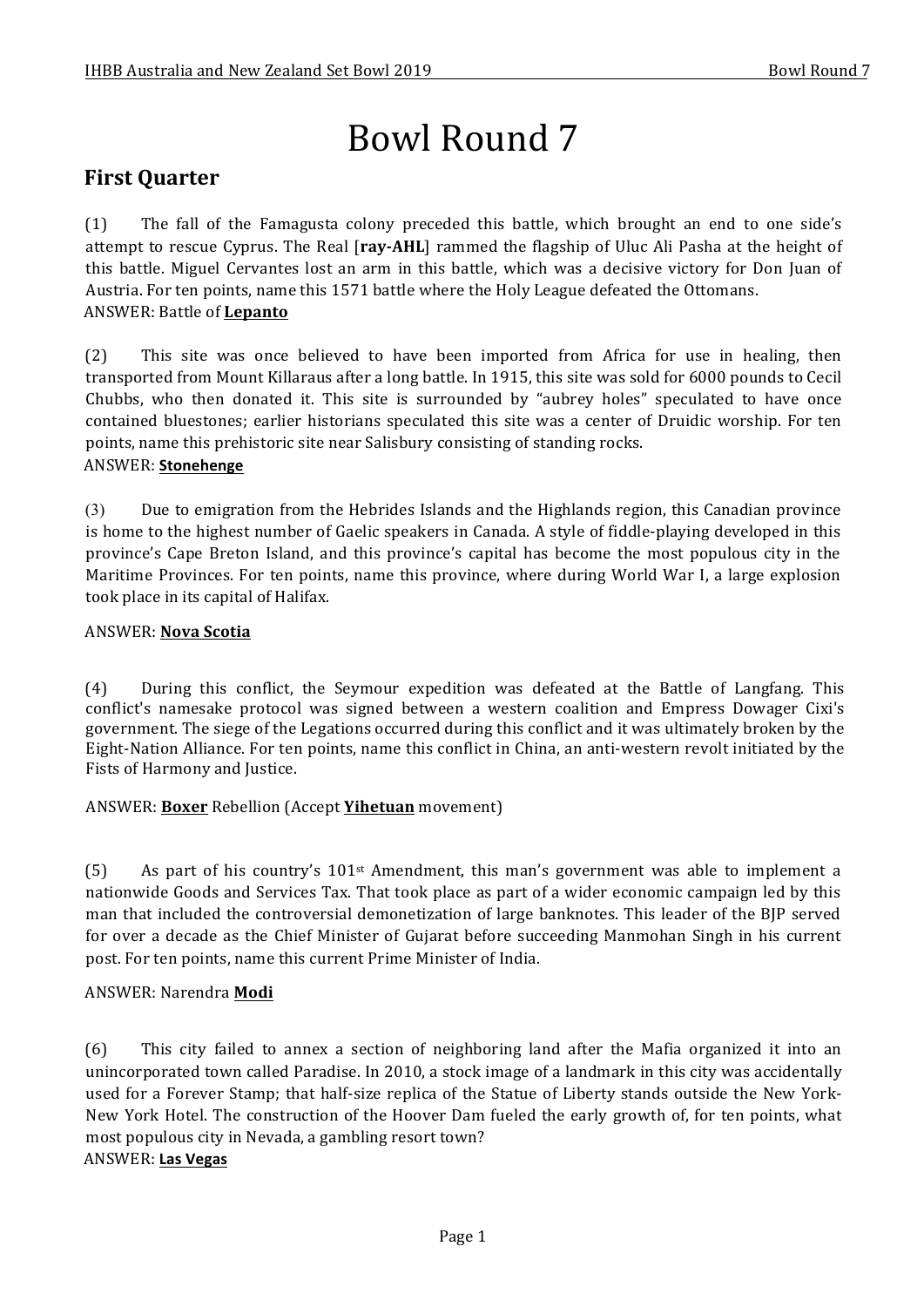(7) This university finishes the title of a conservative manifesto by William Buckley entitled "God and man at 'this university'." George W. Bush belonged to the secretive Skull and Bones society at this university which is the second oldest in New England. For ten points, name this university which adopted a bulldog as a mascot, and whose students in Connecticut are traditional rivals of Harvard.

#### ANSWER: **Yale** University

(8) This artist painted his friend Adrianus Jacobus Zuyderland dressed in blue with his head in his hands in At *Eternity's Gate*, which shares its name with a 2018 film about this man. A landscape painting by this artist depicts a cypress tree and a crescent moon over the town of Saint-Remy. This artist of The Potato Eaters was hospitalized in Arles after injuring himself with a razor in 1888. For ten points, name this Dutch artist of Starry Night and Self Portrait with Bandaged Ear. ANSWER: Vincent (Willem) van Gogh

(9) This man rediscovered a river formerly known as the Mauritius; at that river, his crewmate John Colman was killed via an arrow to the neck. This captain of the Half Moon met his end shortly after breaking camp at James Bay when his crew mutinied and set him adrift during his search for the Northwest Passage. For ten points, name this English explorer for the Netherlands who now names a large Canadian bay.

#### ANSWER: Henry **Hudson**

(10) The discovery of gold at Gabriel's Gully caused this city's population to grow. Baldwin Street in this city is the world's steepest residential street and the construction of Port Chalmers provided this city with deep water facilities. Home to the Octagon and the University of Otago, this city was named after the Scottish Gaelic name for the capital of Scotland. For ten points, name this second largest city on New Zealand's South Island.

#### ANSWER: **Dunedin**

### **Second Quarter**

(1) In 1985, under its CEO, Roberto Goizueta, this company saw the disastrous launch of a "new" version of its most famous product, which was quickly scrapped. This American company introduced a line of sport drinks under the Powerade label in the 1990's and it introduced a rival to 7-Up, Sprite, in 1961. For ten points, name this American company known for its marketing prowess and its soft drinks.

#### ANSWER: **Coca-Cola** (accept **Coke**)

BONUS: Coca Cola is headquartered in and has long played a major role in the economy of which US city?

#### ANSWER: **Atlanta**

(2) Abel Muzorewa briefly led a successor state to this entity, and the Lancaster House Agreement ended a longstanding conflict in this country. Forces loyal to this country fought ZANU and ZAPU guerrillas in a civil war known as its namesake "Bush War." Robert Mugabe gained power after the 1979 dissolution of, for ten points, what former African country now known as Zimbabwe?

ANSWER: Republic of **Rhodesia** (accept Colony of **Southern Rhodesia**; do not accept or prompt on Zimbabwe)

BONUS: This racist Prime Minister of Rhodesia signed the Internal Settlement with Abel Muzorewa in 1978 and was one of the signatories of the Lancaster House Agreement.

#### ANSWER: Ian **Smith**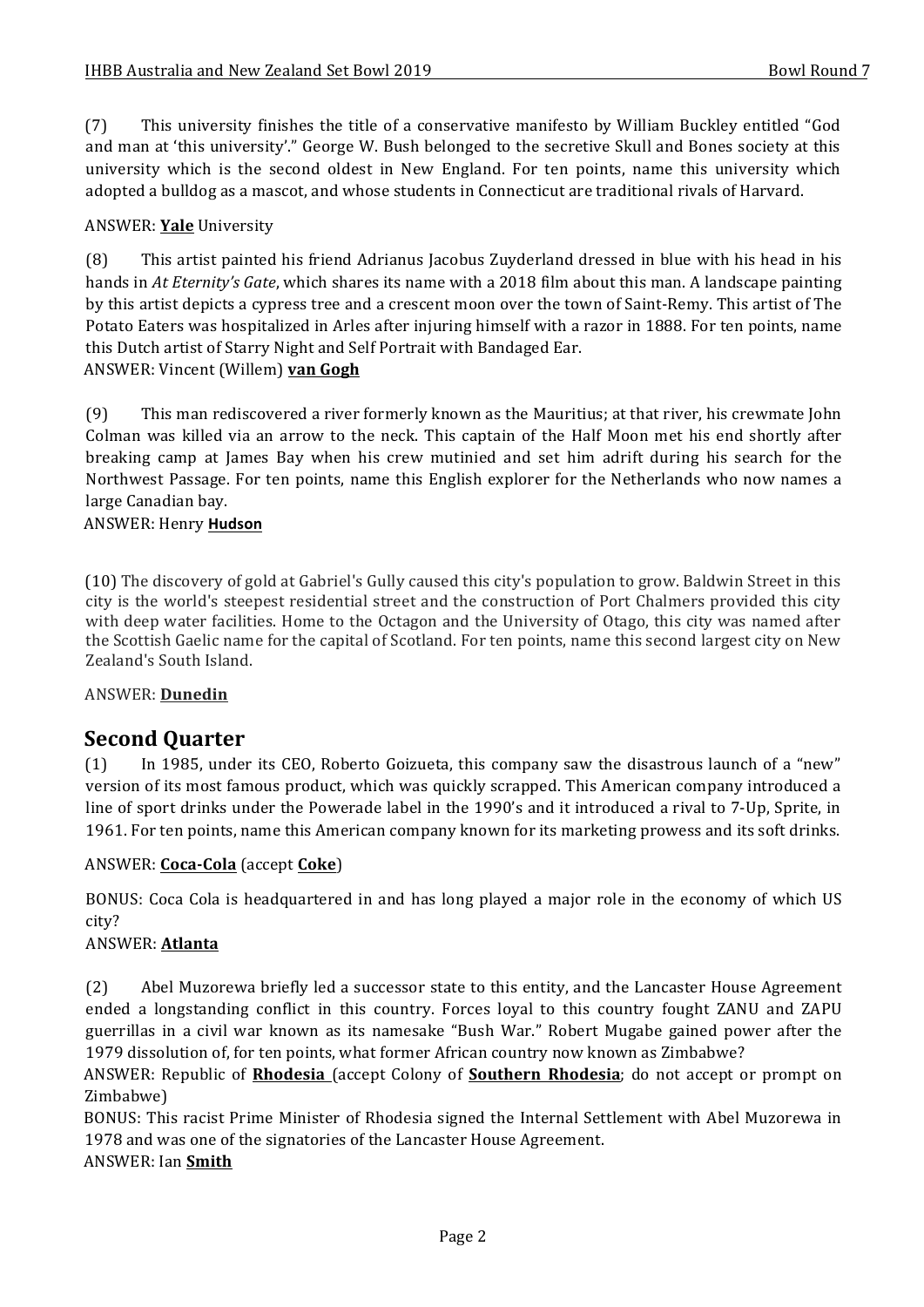(3) This empire's founder attached gunpowder firearms to 700 carts tied with animal hides to scare enemy elephants. Geographically, the easternmost of the three Gunpowder Empires was this empire. This empire's last leader was exiled by the British after pork and beef rifle cartridges sparked the Sepoy Mutiny. This empire reached its zenith during the rule of its  $6<sup>th</sup>$  emperor Aurangzeb. For ten points, name this Islamic empire which ruled much of the Indian subcontinent until it was replaced by the British Raj.

#### ANSWER: **Mughal** Empire

BONUS: This Mughal emperor built the Taj Mahal for his wife Mumtaz. ANSWER: **Shah Jahan**

(4) The Madiun Affair occurred during this country's independence movement. The Golkar Party operates in this country, and its first leader withdrew from the UN in 1968 and declared the "guided democracy" program. Two citizens of New Zealand and dozens of Australians were killed in a 2002 terrorist bombing on this country's island of Bali. For ten points, identify this country whose leaders included Suharto and Sukharno who governed from Jakarta.

#### ANSWER: **Indonesia**

BONUS: Which Indonesian island has grown to have the largest population of any island in the world? ANSWER: **Java**

(5) During this period, one man legendarily "borrowed arrows" with straw boats and prayed for an eastern wind. That man during this period led the Northern Expeditions and died while facing Sima Yi's forces during the Battle of Wuzhang Plains. The Battle of Red Cliffs took place during this period and was a decisive defeat for the warlord Cao Cao. Shu Han, Cao Wei and Eastern Wu fought each other during, for ten points, what period of Chinese history romanticized in a Luo Guanzhong novel?

#### ANSWER: **Three Kingdoms** period (Accept San Guo)

Bonus: This man was the first emperor of Shu Han. He legendarily became sworn brothers with Guan Yu and Zhang Fei.

#### ANSWER: **Liu Bei**

(6) This king's forces captured Minorca, leading to the execution of John Byng. Robert-Francois Damien's attempt to kill this man was foiled by his thick winter clothes. This man's minister Cardinal Fleury punished Jansenist priests, and his mistress supported Enlightenment philosophers like Voltaire. The saying "Apres moi, le deluge" or "after me, the flood" is attributed to, for ten points, what greatgrandson of the Sun King, Louis XIV [14]? ANSWER: Louis XV [15]

BONUS: This official mistress of Louis XV was depicted in several Francois Boucher [boo-shay] paintings, including one of her playing the harpsichord. She's perhaps best known today for being the namesake of a flamboyant hairstyle.

ANSWER: Jeanne Antoinette **Poisson**, the Madame de **Pompadour**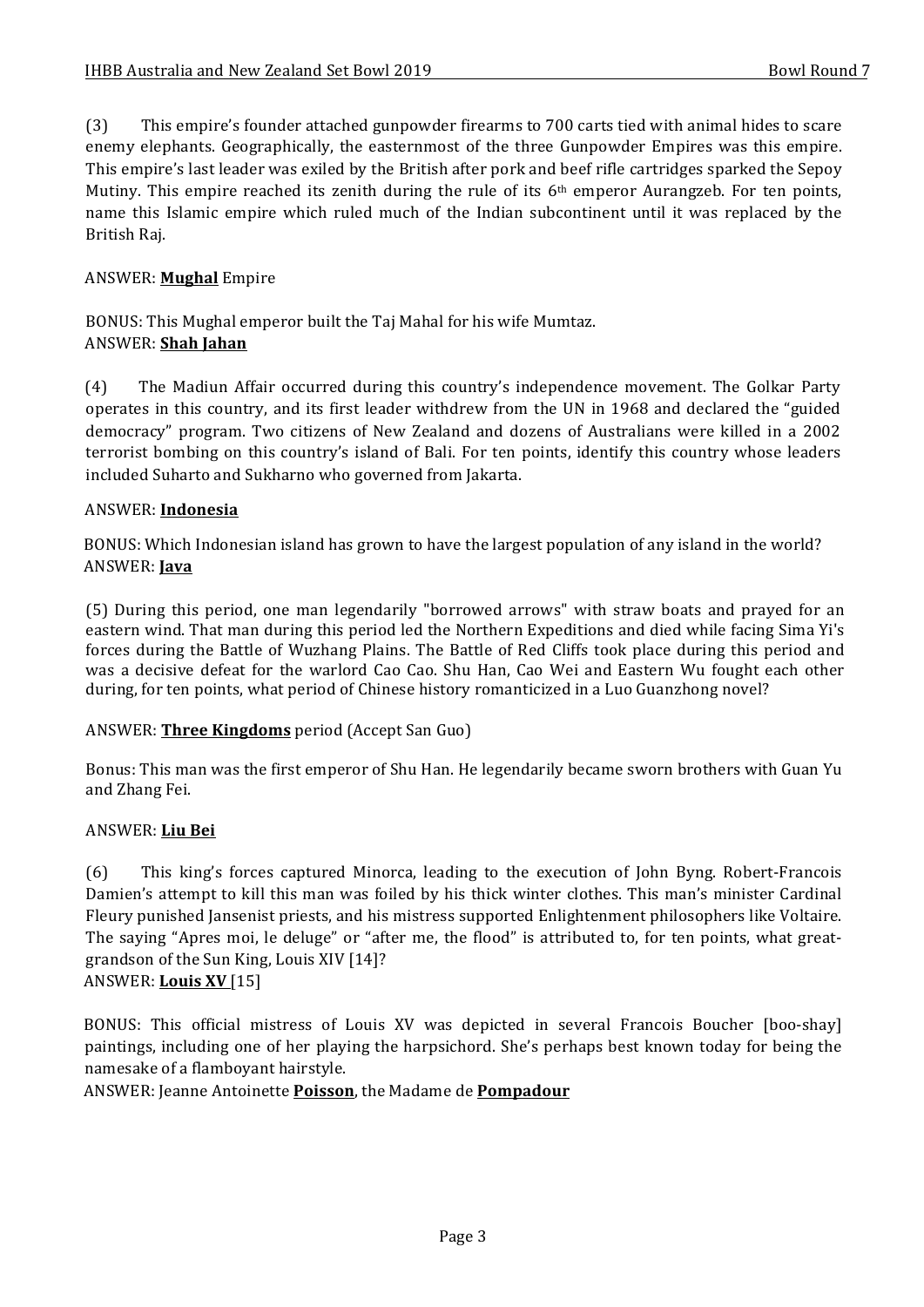(7) A scholar who lived in this city wrote *The True Intellectual System of the Universe* and was a rival of Thomas Hobbes; that man was Ralph Cudworth. This city names a group of Platonist 17th-Century philosophers and a group that included Anthony Blunt and Kim Philby, a spy ring known as this city's namesake "five." Isaac Newton attended Trinity College in, for ten points, what British city whose historic university is a rival of Oxford?

#### ANSWER: **Cambridge**

BONUS: Which man who held the Lucasian Professorship of Mathematics at Cambridge until his retirement in 2009 was the author of the popular science work, *A Brief History of Time*?

#### ANSWER: Stephen **Hawking**

(8) This man annexed Nabatea after the death of its king Rabbel II Soter. This man won the Battle of Tapae before crossing the Danube River, allowing him to capture Sarmizegetusa. In 106 AD, the Dacian Empire was defeated by this man, who brought the Roman empire to its territorial height. This man's conquests were commemorated in a spiral relief column in the Forum. For ten points, name the second of the Five Good Emperors.

ANSWER: **Trajan** (or Marcus Ulpius **Trajan**us)

BONUS: After putting down the Dacians, Trajan pressed on to attack this empire to the east, capturing the city of Susa.

ANSWER: **Parthia**n Empire (prompt on Persia)

# **Third Quarter**

The categories are ...

1. The Ottoman Empire 2. Irish War of Independence 3. 20th Century Egypt

#### **The Ottoman Empire**

Name the...

 $(1)$  Capital city of the empire, established after the fall of Constantinople.

#### ANSWER: **Istanbul**

(2) Country that formed the Hellenic Republic, then a monarchy, after winning independence from the Ottomans in the 1820s.

#### ANSWER: **Greece**

(3) Modern country where Muhammad Ali took power from the Ottomans in 1807, shortly after the British left Alexandria.

#### ANSWER: **Egypt**

(4) Infantry unit established in the 14th century whose members were kidnapped young Christians. ANSWER: **Janissaries**

(5) War that saw the empire's collapse after it allied with Germany and Austria-Hungary.

#### ANSWER: World War I

(6) Central European capital city where it lost in a 1683 siege.

#### ANSWER: **Vienna**

(7) Palace, now a museum, that was the sultan's residence and base of the empire's administration. ANSWER: **Topkapi** Palace (prompt on Seraglio)

(8) First Sultan of the empire.

ANSWER: **Osman** I (or Osman Gazi)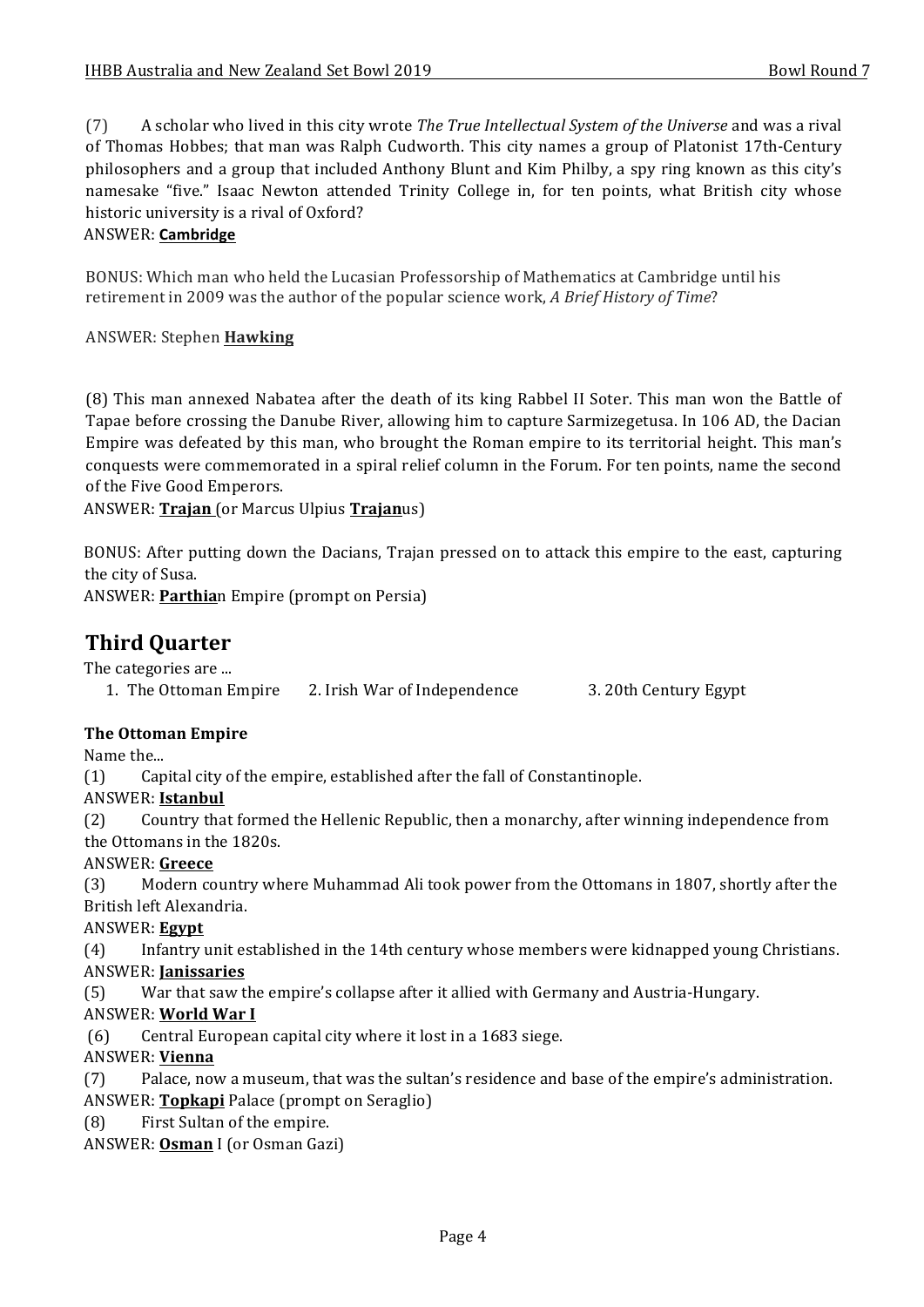#### **Irish War of Independence**

Name the...

- (1) Country from which Ireland sought its independence.
- ANSWER: United Kingdom of Great Britain and Ireland (accept Great Britain; do not accept or prompt on **Britain**)
- (2) Capital city used by the Irish Republic, the Irish Free State, and modern Ireland.

#### ANSWER: **Dublin**

(3) Holiday that names a 1916 Rising led by Patrick Pearse.

- ANSWER: **Easter** Rising
- (4) Day of the week nicknamed "Bloody" after a 1920 massacre at a Gaelic Football game.

#### ANSWER: Bloody **Sunday**

- (5) Left-wing political party that declared the breakaway Dail Eireann in 1919, starting the War of Independence.
- ANSWER: **Sinn Fein** ([shin fayn], but be lenient)
- (6) Capital of Northern Island which did not join the Irish Republic after the war.

#### ANSWER: **Belfast**

(7) Paramilitary force nicknamed for the color of their uniforms, composed primarily of World War I veterans.

#### ANSWER: **Black and Tan**s (accept **Royal Irish Constabulary Special Reserve**)

(8) British Prime Minister who led Britain during the War and represented Britain at the Paris Peace Conference.

#### ANSWER: David **Lloyd George**

#### **20th Century Egypt**

Name the...

(1) Country that Egypt fought in a 1948 war, shortly after it declared its independence.

#### ANSWER: **Israel**

(2) Canal that connects the Mediterranean and Red Seas that was nationalized in a 1956 "crisis." ANSWER: **Suez** Canal

(3) Ally of Germany whose forces were also stopped at El Alamein in 1942.

#### ANSWER: **Italy**

(4) Country that Egypt was united with from 1958-61, the site of an ongoing civil war

#### ANSWER: **Syria**

(5) Egyptian President who nationalized the canal in 1956.

#### ANSWER: Gamal Abdel **Nasser**

(6) Construction project that was to be financially supported by the US and UK; their withdrawal led to the canal crisis.

#### ANSWER: **Aswan** High **Dam** (prompt on partial answers)

(7) Political group, now considered a terrorist group in Egypt, that formed in 1928 and rose to power in 2012 under Mohamed Morsi.

#### ANSWER: **Muslim Brotherhood** (or the **Society of the Muslim Brothers**; accept Jama'at allkhwan al-**Muslimun**)

(8) Last ruling king of Egypt, who abdicated in favor of his infant son in a 1952 coup d'etat. **ANSWER: King Farouk I**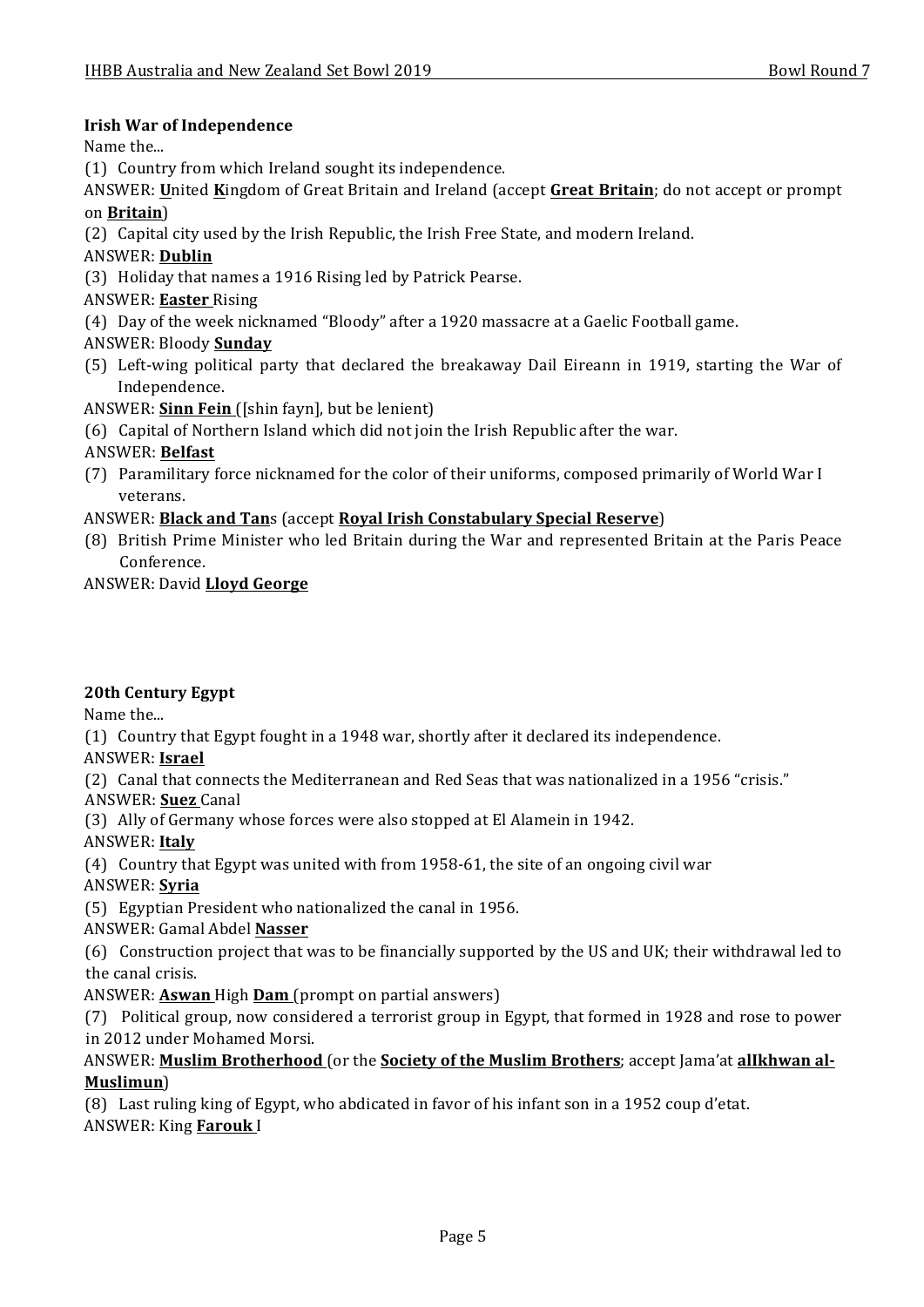## **Fourth Ouarter**

(1) Adam Hochschild alleged that the country ruled by this man underwent a "Great Forgetting" after his death. A Mark Twain pamphlet titled for this man's soliloquy publicized the **practice** of severing human  $(+)$  hands that was carried out by this leader's military force, the Force Publique. The Stokes Affair damaged this ruler's reputation, as did the Casement Report, **which announced the brutal treatment of (\*)** rubber plantation workers in a state that this leader established during the Berlin Congress. The Congo Free State was ruled by, for ten points, what Belgian king?

ANSWER: **Leopold II** (prompt on Leopold)

(2) **Followers of this denomination travel on the Arba'een pilgrimage, one of the largest in the world. That event is part of this denomination's remembrance of the death of Husayn ibn Ali** at the Battle of Karbala, the  $(+)$  Mourning of Muharram, which includes the day of Ashura. This **denomination, which includes Sevener and Twelver schools, believes that (\*)** Muhammad appointed his son-in-law Ali as successor. For ten points, name this denomination dominant in Azerbaijan and Iran, the second-biggest denomination of Islam behind Sunni Islam. ANSWER: **Shia** Islam (accept **Shi'i**tes)

(3) **To help ease the burden caused by taxes on the financing of these objects, Periandros introduced** a system called the symmories. Polycrates provided forty of these objects in the **Battle of (+)** Pelusium. During the First Punic War, these were among the smaller vessels outfitted with a hook-like boarding tool called a corvus. One of these vessels provided news of **defeat to the (\*)** Athenians after the Battle of Aegospotami. For ten points, name these ancient ships named for the fact that they had three rows of oars.

ANSWER: **trireme**s (accept **triremis**; prompt on (ancient Greek) ships or similar answers)

(4) A 1993 attack on this organization's headquarters was carried out by Pakistani terrorist Mir Qazi. In a 2003 scandal, Robert Novak revealed that Valerie Plame worked for this **<u>organization. Following revelations of his (+)</u> affair with Paula Broadwell, David Petraeus stepped down as head of this organization, which helped plan an assassination in (\*)** Abbottabad, Pakistan carried out by Seal Team Six. The assassination of Osama bin Laden was masterminded by, for ten points, what American agency that engages in covert action overseas? ANSWER: **Central Intelligence Agency** (Accept **CIA**)

(5) This man's deformed son was sent to the monastery of Prum after his plot to overthrow **this man was discovered. This man's mother Bertrada assisted him in his struggle against his brother, and he divorced his (+) Lombard wife Desiderata before conquering Italy. This ruler,** who put down the Great Saxon Revolt after converting them to Christianity, had his forces **defeated at the Battle of (\*)** Roncevaux Pass, the source of the Song of Roland. For ten points, name this Frankish king crowned Emperor of the Romans on Christmas Day 800. ANSWER: **Charlemagne**

(6) Under the regime of Francisco Solano Lopez, this country lost over half its adult male **population** in a 19<sup>th</sup> century war against three other South American countries in the War of the **Triple Alliance. The 20<sup>th</sup> century regime of Alfredo Stroessner lasted for 35 years in, (\*)** for ten points, what landlocked South American country that won the Chaco War against Bolivia, but has struggled to overcome poverty in its capital of Asuncion. ANSWER: **Paraguay**